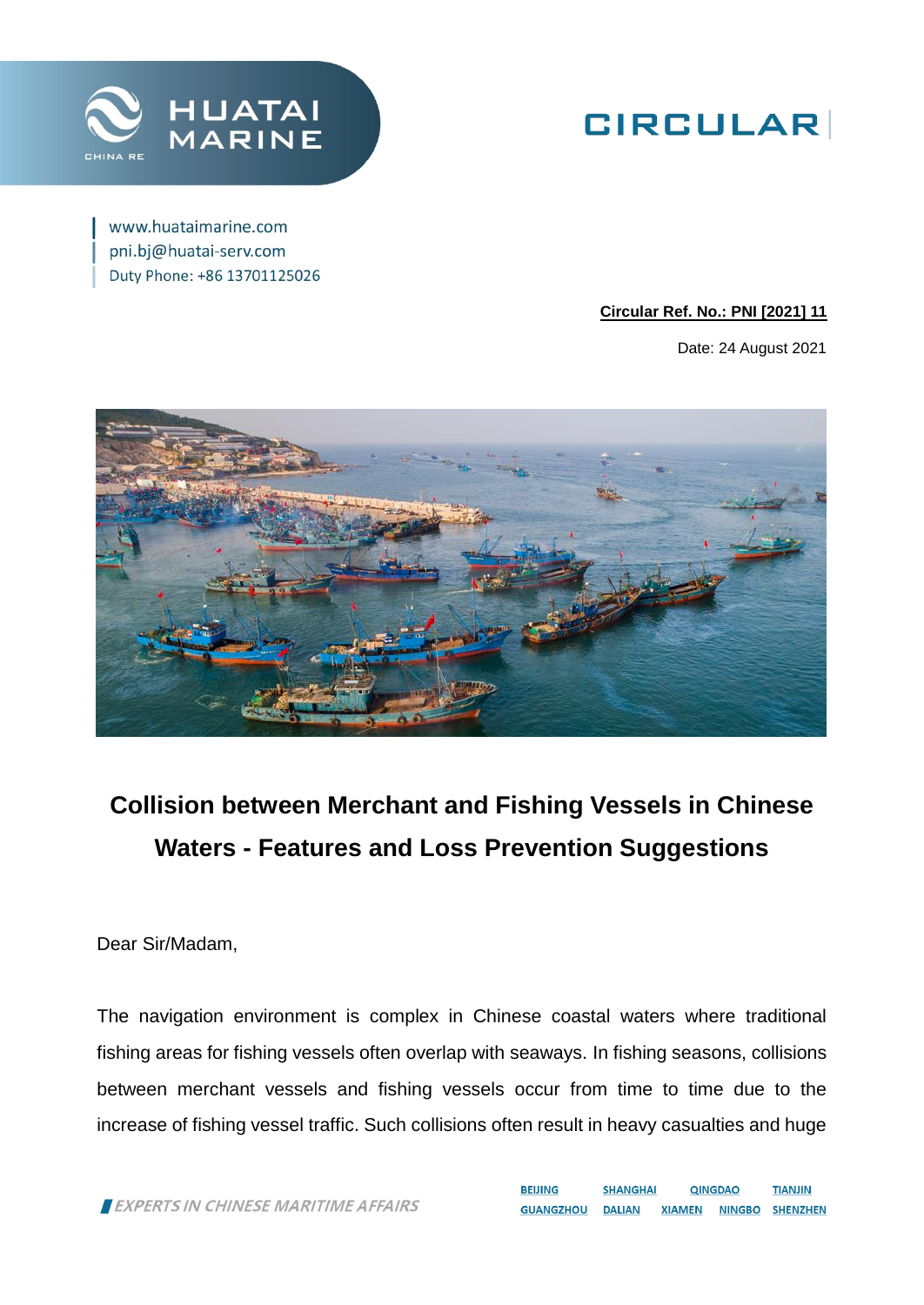economic losses, thus are highly concerned by Clubs and Shipowners. In September, 2020, Huatai published Circular No. PNI[2020]09 on avoiding fishing vessel collision in Ningbo/Zhoushan area. We also established a special database of collisions involving fishing vessels. According to the database, this Circular summarizes the regularity, characteristics and common causes of collisions involving fishing vessels, and put forward loss prevention suggestions for Clubs/Members.

## **General Situation and Characteristics of Collisions involving Fishing Vessels in Recent Years**

#### **I. General Situation**

According to our database, Huatai has handled about 35 cases per year from 2018 to 2020. There is no significant change in the annual caseload. Those cases mainly occurred in the following four areas: Shandong Province (Lanshan, Rizhao, Shidao, Lianyungang), Tianjin, Shanghai, and Zhejiang Province (Ningbo, Zhoushan, Taizhou). The following is a comparison of caseload in the above four areas in the past three years.



Comparision of Caseload From 2018 to 2020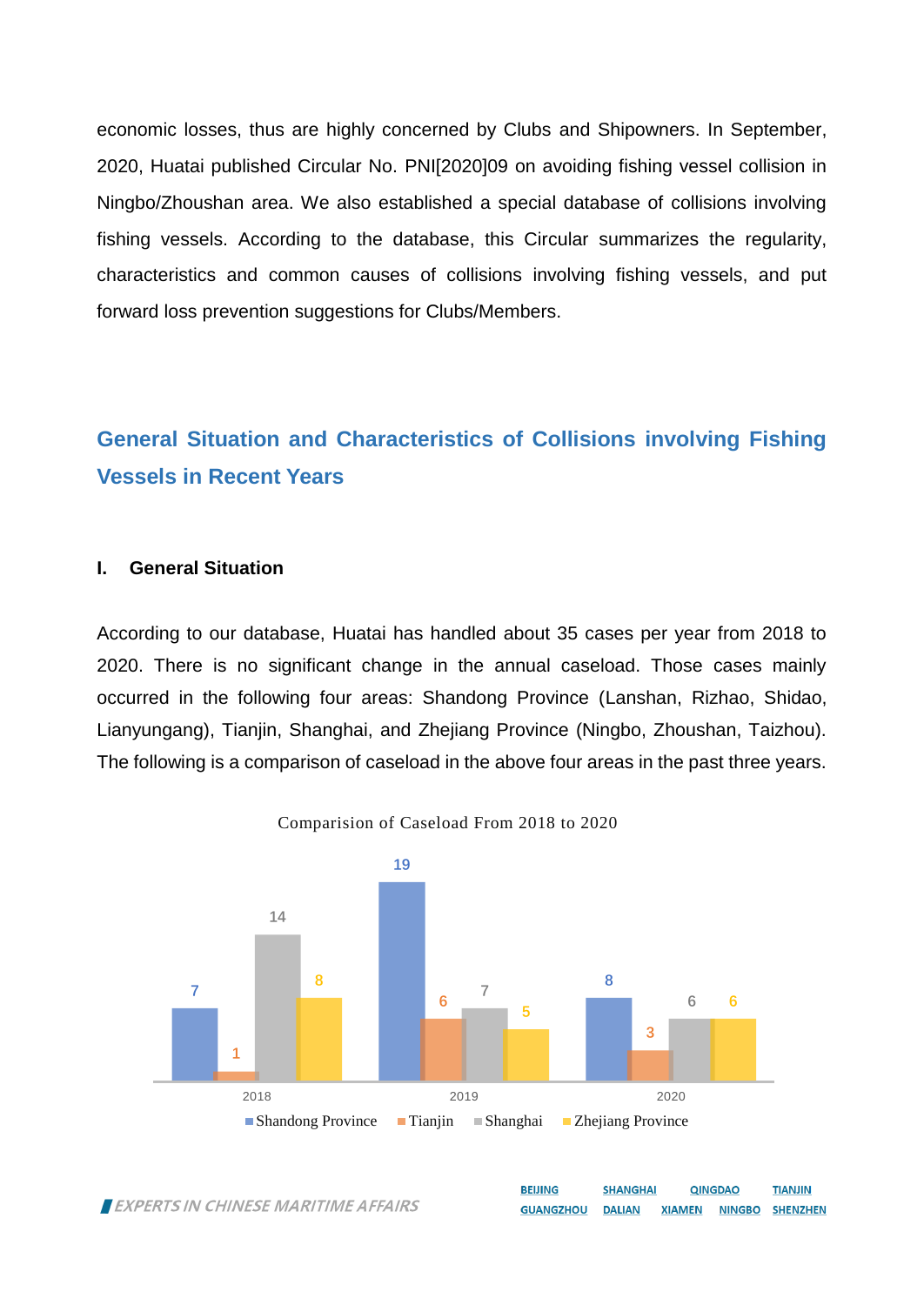#### **II. Regularity & Characteristics of the Incidents**

- 1. Seasonal characteristics. Collisions between merchant & fishing vessels usually occur in two fishing seasons, namely from March to May and from October to December each year. When fishing season begins, the normal navigation of merchant vessels is influenced to some extent due to the large number of fishing vessels and their dispersed distribution in coastal waters.
- 2. Collision often occurs at night or in bad weather. From 2200 to 0600, when the OOW tends to slack on maintaining a proper look out, the risk of collision becomes higher. In addition, collisions are likely to take place in poor visibility conditions caused by severe weather, such as dense fog and heavy storms.
- 3. Risk of collision is higher in some places than others. According to our database, collision often occurs in and near the customary seaways of the Bohai Strait, Zhoushan fishing area and Taizhou waters.



Collision Accident Distribution Map in Western Bohai Sea

| <b>BEIJING</b>   | <b>SHANGHAI</b> | <b>QINGDAO</b> |               | <b>TIANJIN</b>  |  |
|------------------|-----------------|----------------|---------------|-----------------|--|
| <b>GUANGZHOU</b> | <b>DALIAN</b>   | <b>XIAMEN</b>  | <b>NINGBO</b> | <b>SHENZHEN</b> |  |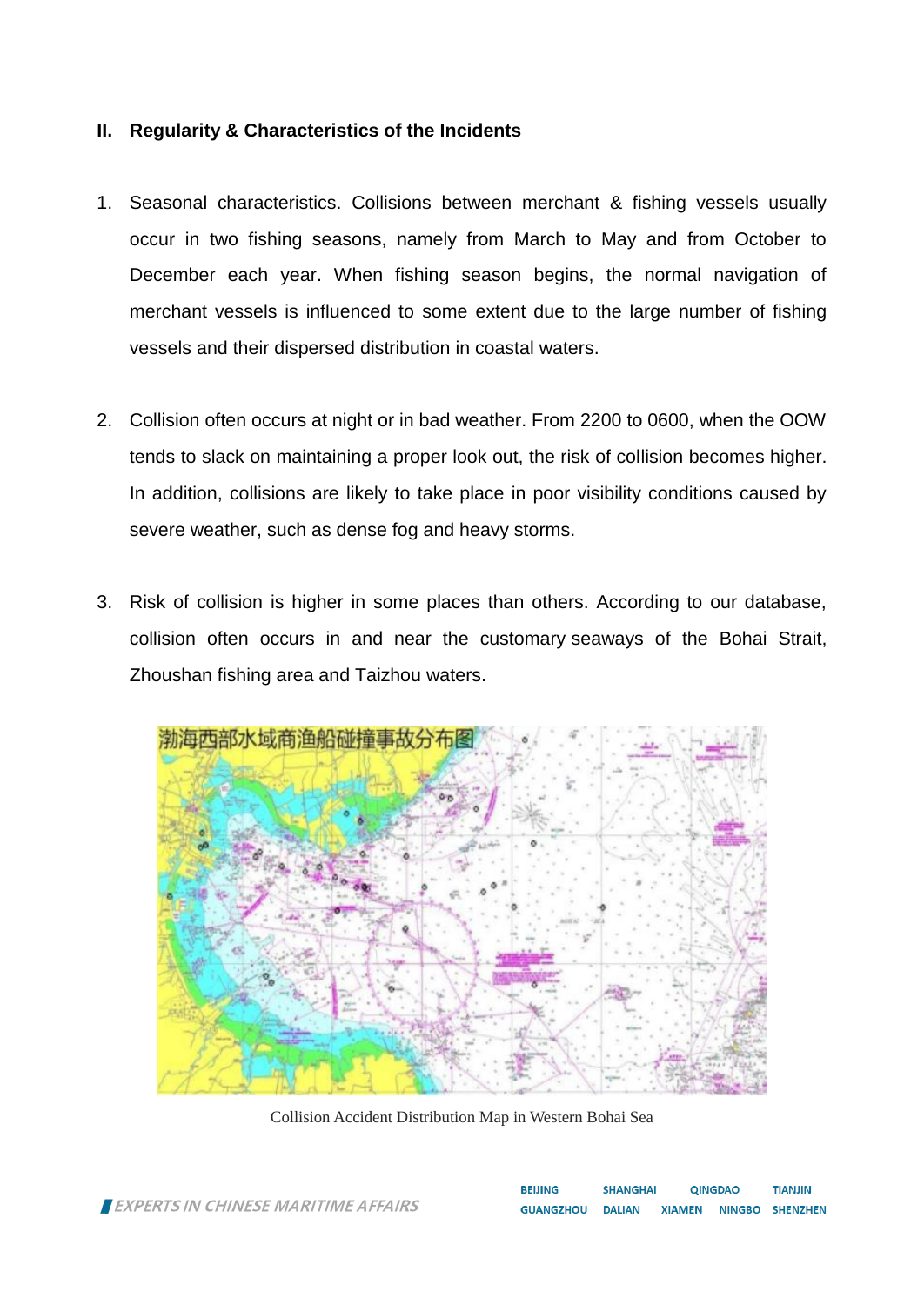

Collision Accident Distribution Map in Ningbo Coastal Waters



High Risk Areas in Taizhou Coastal Waters

|                                     | <b>BEIJING</b>          | <b>SHANGHAI</b> | <b>QINGDAO</b> | <b>TIANJIN</b>                |
|-------------------------------------|-------------------------|-----------------|----------------|-------------------------------|
| EXPERTS IN CHINESE MARITIME AFFAIRS | <b>GUANGZHOU DALIAN</b> |                 |                | <b>XIAMEN NINGBO SHENZHEN</b> |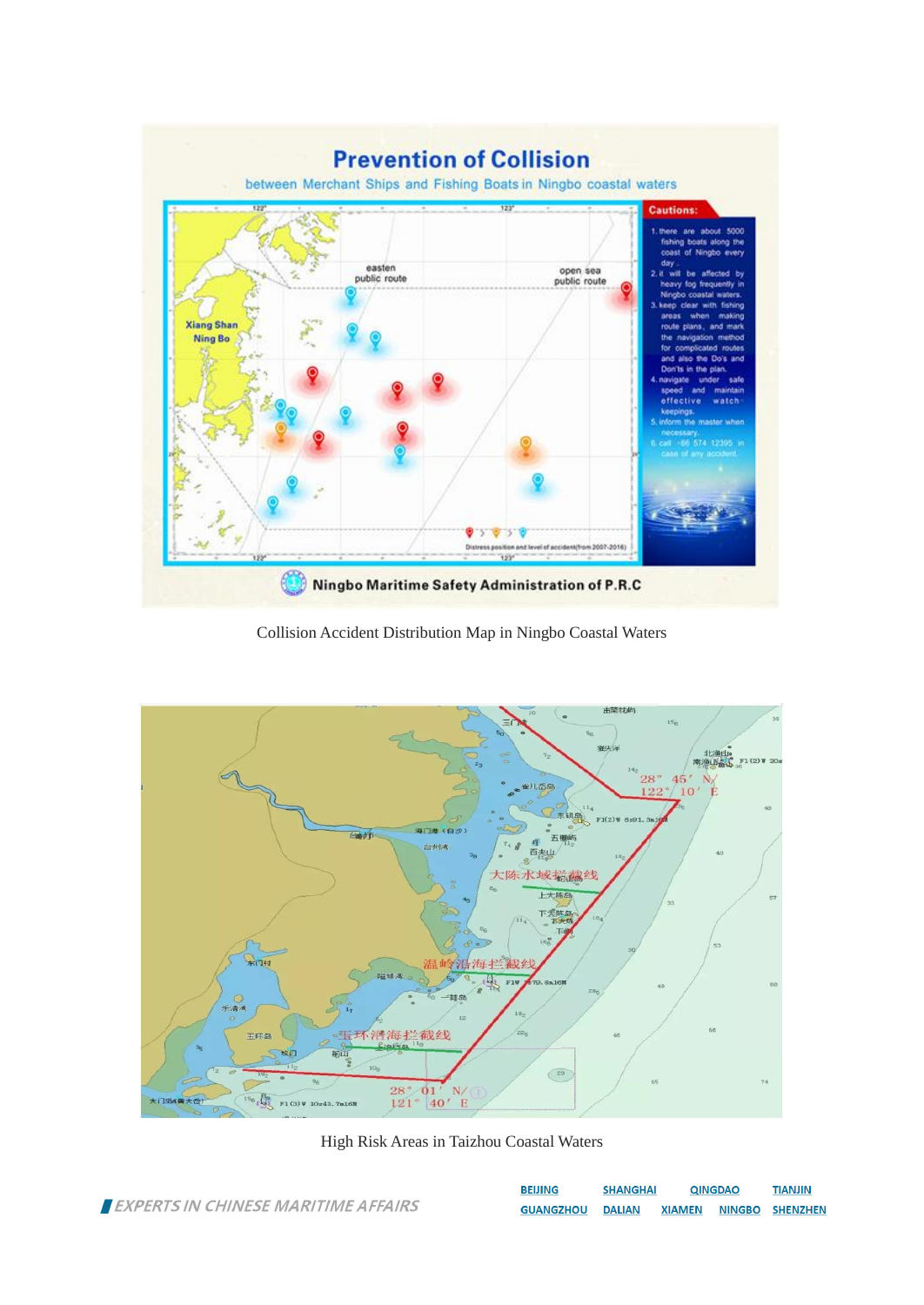4. Collisions often cause heavy casualties. Comparing with large merchant vessels, fishing vessels have smaller size and are likely to be poorly equipped with life-saving appliances. A collision with merchant vessel often causes the fishing boat capsized and loss of lives. If the fishing boat fails to send out a Mayday call immediately after the collision, or the merchant vessel departs without knowledge of collision or even deliberately escapes, the search and rescue operation will be delayed and cause a much higher mortality rate than other cases.

#### **III. Common Causes of the Collision**

- 1. The navigation environment of Chinese coastal waters is complicated because of the crisscrossing of merchant vessels' seaway and fishing areas. Chinese coastal fishing areas are extensive and the number of fishing vessels is huge. During the fishing season, there are many fishing vessels from north to south, which leads to a large number of merchant vessels navigating through the fishing areas.
- 2. Chinese coastal waters are affected by foggy weather. The central and southern parts of the Yellow Sea, the Yangtze River Estuary to Zhoushan Islands, Beibu Gulf are more affected by foggy weather. The annual foggy days from Chengshantou to Shidao (South of Shandong Peninsula) is more than 80 days and the longest continuous foggy day exceed 25 days. Foggy area in South extends as wide as 100 to 200 kilometers; Zhoushan Islands as wide as 400 kilometers; the Bohai Sea even broader. From June to July, the entire Yellow Sea would be covered by fog. Among those foggy waters, Laotieshan Waterway, Chenshantou sea area, Zhoushan Islands and Yangtze River Estuary are major fishing areas and also the fishing vessel collision high-risk areas.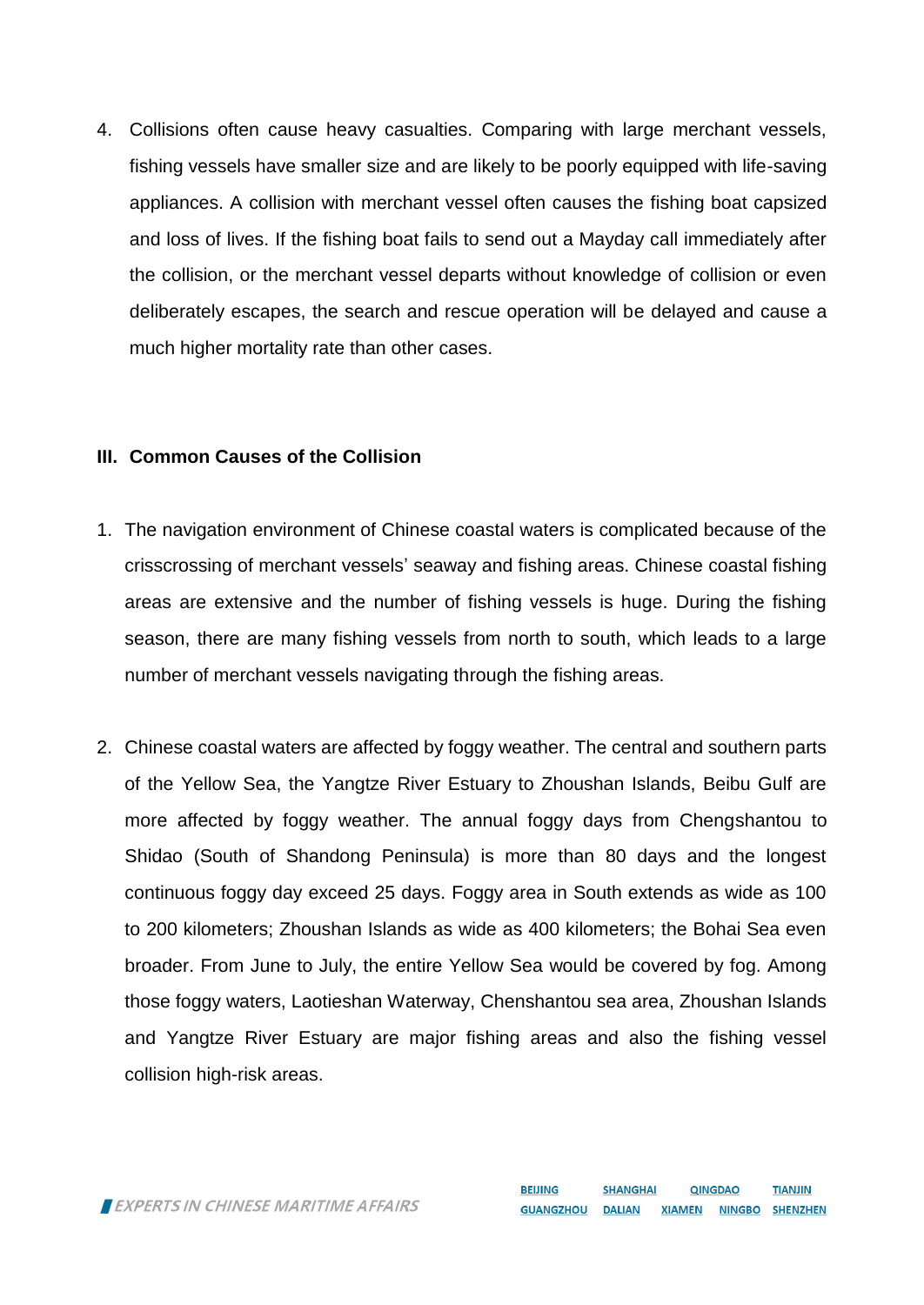- 3. Crewmembers fail to maintain a proper bridgewatch with caution. Crew on duty exercises inadequate vigilance, especially when passing through concentrated fishing areas without additional watchkeeping at night and in poor visibility conditions. The OOW fails to maintain a proper look-out by all available means and fails to do cross-validation, but relies too much on a single navigation aids, unaware of the limitations of using AIS, ECID, RADAR and VHF.
- 4. Foreign crewmembers might be unfamiliar with the navigation environment in Chinese coastal waters especially the location of fishing areas. They maintain the same practices as they do in other waters, including not slowing down, not arranging more watchkeepers or even using autopilot. Some crewmembers have a misunderstanding of AIS equipment. In fact, the AIS in fishing vessels might be switched off, the signal could be unstable and not all fishing vessels are equipped with AIS.

### **Loss Prevention Suggestions**

To prevent the collision between merchant and fishing vessels, China MSA published *Safety Guideline for Preventing of Collision between Merchant Vessels and Fishing Vessels in Chinese Coastal Waters* on April 27, 2021. It aims to help foreign vessels, especially those foreign crewmembers who are unfamiliar with the Chinese coastal navigation environment, navigate safely in Chinese coastal waters. We hereby summarize some safety suggestions therein for Clubs/Members kind reference.

EXPERTS IN CHINESE MARITIME AFFAIRS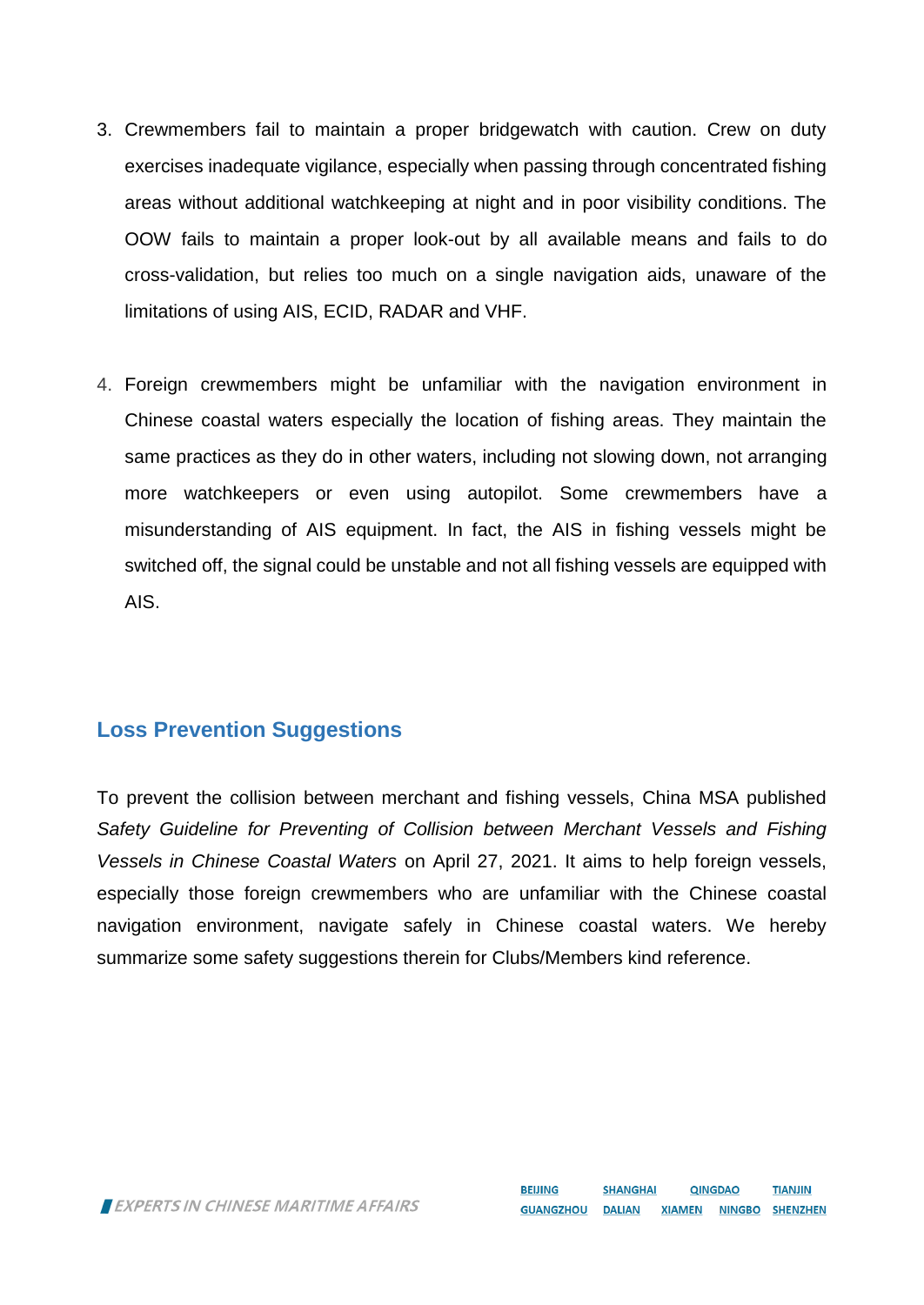#### **I. Normal Navigational Methods**

- 1. Before Entering the Waters where Fishing Vessels are Concentrated
- The captain should examine passage plan, as far as practicable adopt the recommended route and try the best to avoid entering the fishing vessels concentrated waters, so as to reduce the chance of encountering with fishing vessels.
- Examine and test navigational aids and communication equipment such as RADAR, ECDIS/ECS, AIS, VDR, VHF, Navigational lights and sound-signaling equipment to ensure that all are in sound working condition.
- Make proper arrangement on navigational watch. There should be at least 2 crew members engaged on the bridgewatch at all times.
- Safety precautions and corresponding actions guide for navigating in the fishing area should be clearly posted at a prominent position on the bridge.
- 2. Navigating in or Approaching to the Waters where Fishing Vessels are Concentrated
- It should be borne in mind that: Safety First, Don't take risks, Take a detour! As far as practicable avoid entering the waters where fishing vessels are concentrated.
- Appropriate bridge watch arrangement shall be made. The number of bridge team may be increased according to the high traffic density of fishing vessels. Don't hesitate to call the captain to the bridge any time in doubt.
- The captain should issue the night orders in response to the special precautionary requirements for the safe navigation in fishing area at the night time.
- ◆ Bridge should keep sharp look-out, and use two or more radars by long-range and short-range scanning. Do not rely too much on a single navigational aids, every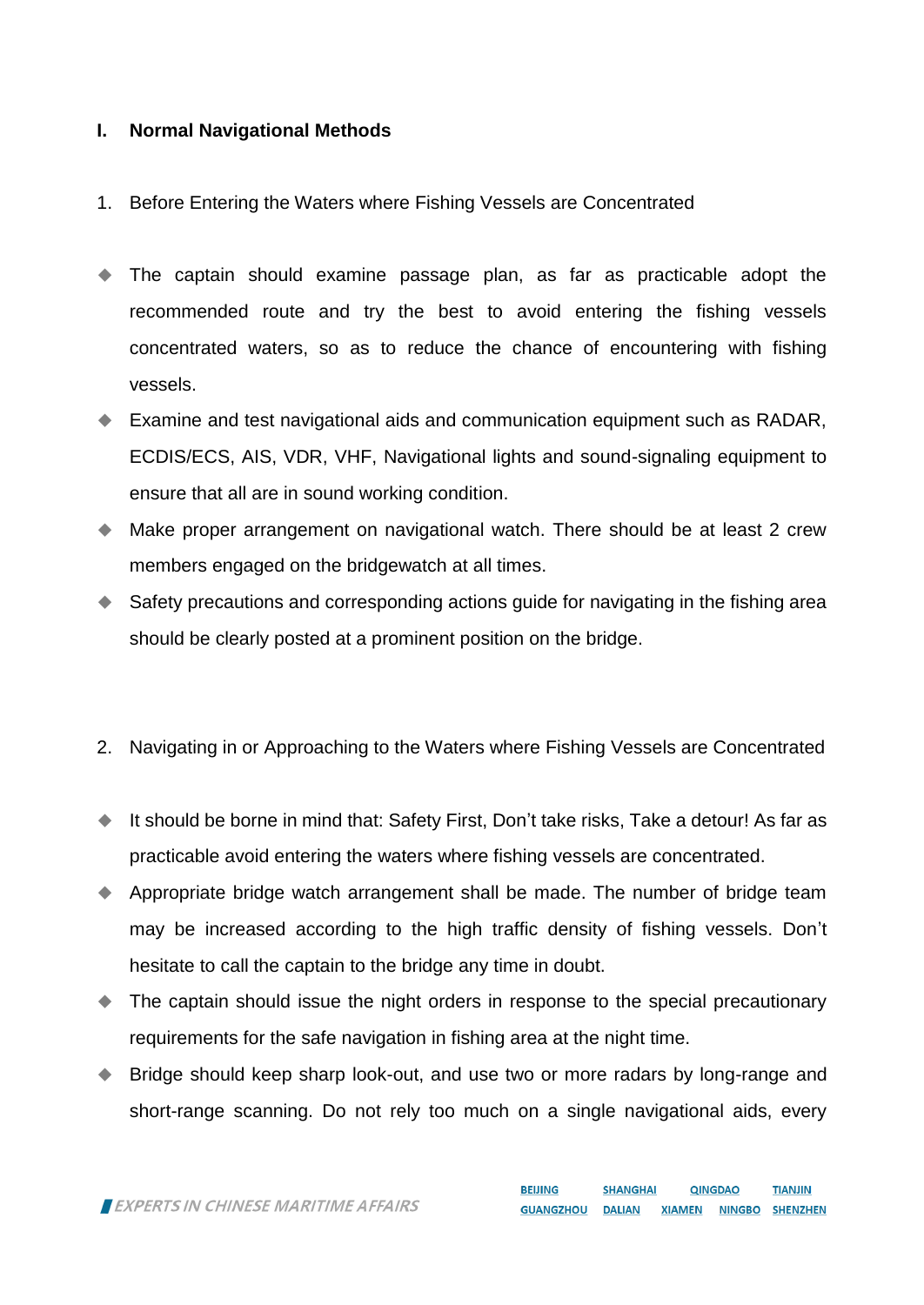vessel shall at all times maintain a proper look-out by sight and hearing as well as by all available means appropriate in the prevailing circumstances and conditions.

- Proceed at a safe speed at all times.
- Make sure the AIS information is updated and the device is in good working condition.
- All measures shall be taken to avoid watchkeepers to work in fatigue or after drinking.
- 3. Special Precautions
- When the summer fishing moratorium ends, usually it is the time when the density of fishing vessels is highest.
- ◆ Based on accident statistics, most collisions between merchant vessels and fishing vessels occur in the period between 2300 and 0400.Therefore special attention should be given in this duration.
- ◆ Special attention should also be paid to some fishing vessels anchored at night which might not arrange watchkeeper or display proper lights or have operational AIS as required, and also to the interference from the excessive use of AIS on fishing nets or fishing marks.
- When a fishing vessel is observed proceeding at the speed around 3 knots, she is possibly engaged in fishing and restricted in her ability to maneuver, keep clear at a safe distance whenever possible.
- Even a slight collision or contact between a merchant vessel and a fishing vessel might capsize the fishing vessel and cause subsequent damage to both the vessel and her crew. However it is sometimes hard to be observed by watch keepers on merchant vessels. Therefore, when passing a fishing vessel at close range, great care should be taken to ensure that there is no collision, wave damage or vessel suction.
- It is recommended that vessels sailing from the southern parts of the South China Sea to Japanese or Korean ports, and vessels that do not call at Chinese ports,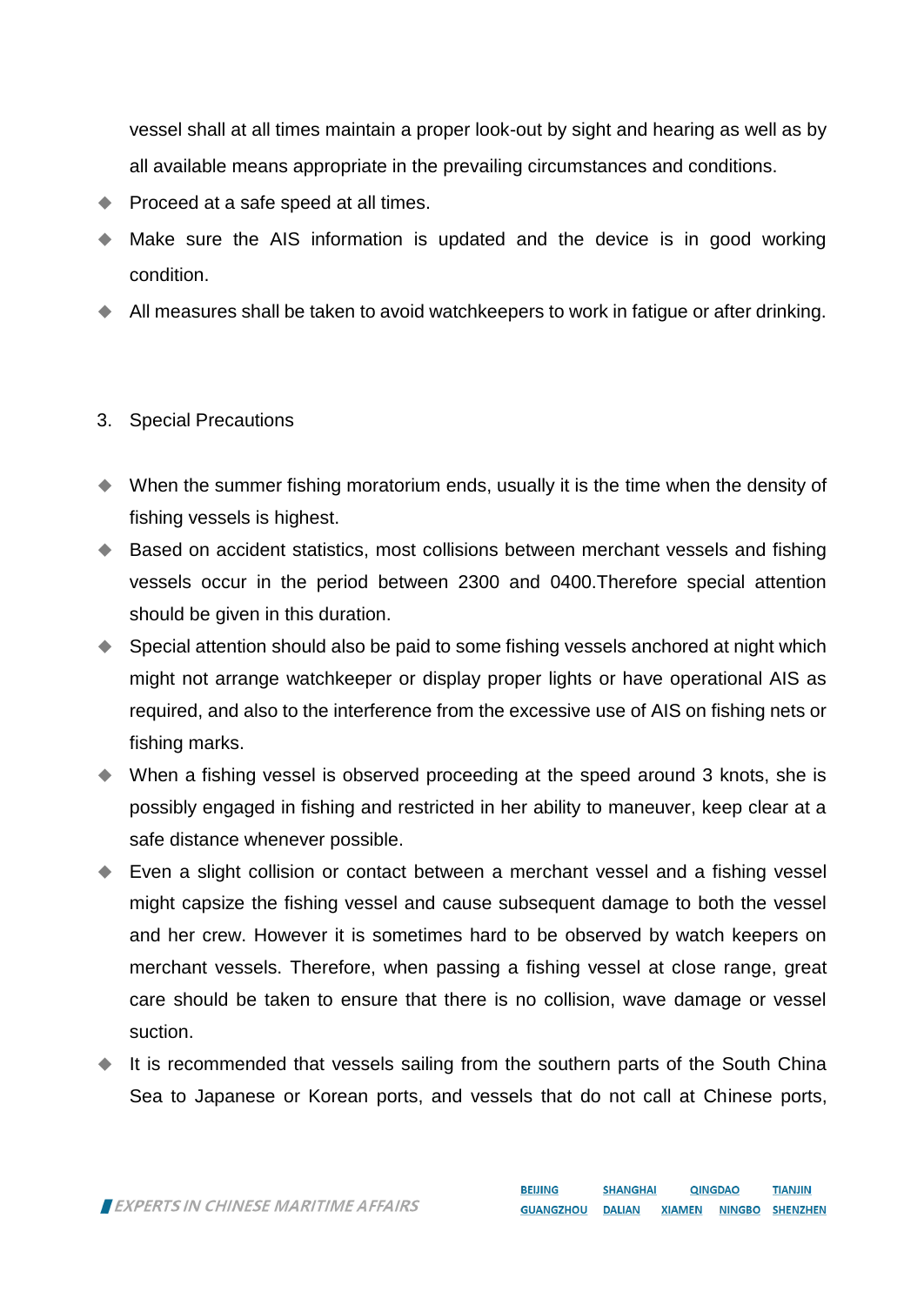proceed from the waters east of Taiwan Island and try to stay away from the coastal waters of China.

#### **II. Action to Avoid Collision**

- Comply with the COLREG 1972. Any action to avoid collision shall be taken in ample time. The alteration of course and/or speed shall be large enough. Action taken to avoid collision shall be such as to result in passing at a safe distance until the other vessel is past and clear. Try to coordinate the collision avoidance actions through VHF CH16. However if there is no response from the fishing vessel after several calls, it might means that the fishing vessel does not maintain listening watch on such channel. When communicating with VHF, give a full consideration to the limitations of accent and language expression and ensure that both parties are clear about their intentions.
- Watch out for uncoordinated actions taken by fishing vessels at close range. When finding a fishing vessel that needs emergency collision avoidance actions, give at least 5 short and rapid flashes by ALDIS light, or use a continuous sound signal to attract her attention.
- In an emergency situation, you should also consider reducing speed or stopping the vessel to avoid collision in addition to the alteration of course.
- Action to avoid collision should be decided giving full considerations to the surrounding conditions, so that such action will not result in any close-quarter situations with any other vessels.